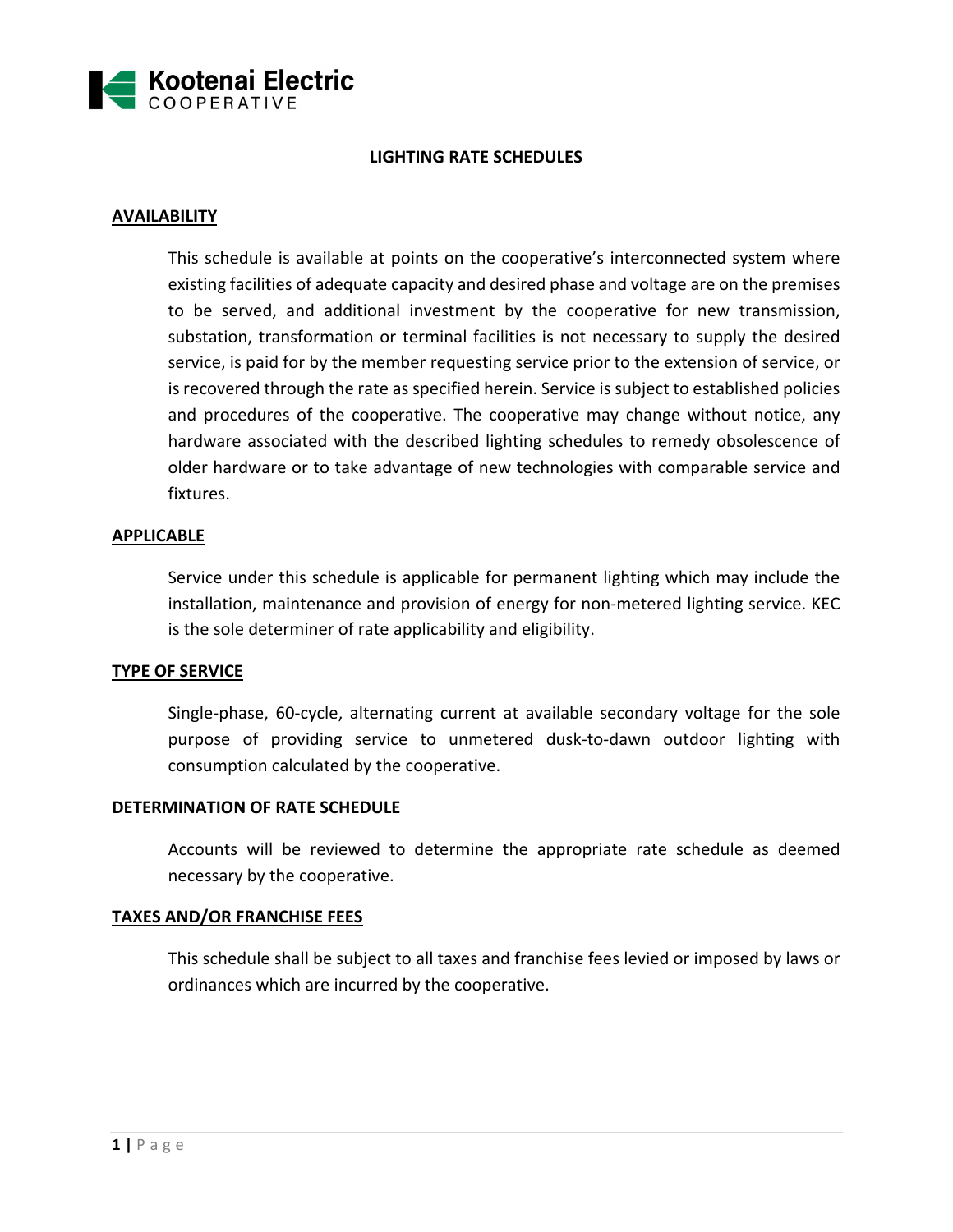

### **TERMS OF BILLING AND PAYMENT**

Monthly charges for light service are listed separately on the monthly billing statement, are payable by the stated due date and become past due if not paid by that date. No billing credit is given for days of inoperability.

#### **MONTHLY BILLING RATES**

#### **Rate Schedule L100 – Legacy Light**

Applicable to existing locations only. Existing lighting installations billed under the following schedules may be converted or replaced by LED lighting in the future. Upon conversion or replacement, billing under the new device type and applicable rate will commence. Service under this lighting schedule is not available to new installations.

| <b>Device Type</b> | <b>Description</b>           | <b>Base Charge</b> |
|--------------------|------------------------------|--------------------|
| 110                | 100 W area light             | \$12.44            |
| 120                | 400 W area light             | \$27.13            |
| 130                | 400 W streetlight            | \$32.68            |
| 140                | 100 W decorative streetlight | \$13.56            |

## **Rate Schedule L200 – Member‐Owned Light**

Applicable to member-owned lights with photocells which limit operation between dusk and dawn. Services include energy and billing only. Eligibility for service under this rate contingent on site conditions and approval by the cooperative. Rate to be determined by wattage of each fixture.

| <b>Device Type</b> | <b>Description</b> | <b>Base Charge</b> |
|--------------------|--------------------|--------------------|
| 210                | Less than 50 W     | \$4.50             |
| 220                | 51-100 W           | \$5.50             |
| 230                | 101-250 W          | \$8.00             |
| 240                | 251-400 W          | \$10.50            |
| 250                | 401-1000 W         | \$22.50            |

## **Rate Schedule L300 – LED Area Light**

Applicable to locations on public/private areas and private roadways. Member must agree under contract to take service for at least five years. All new lighting services under this rate are subject to the cooperative's Policy 3‐4 Line Extensions and Modifications and members are required to pay a contribution in aid of construction as determined by the cooperative.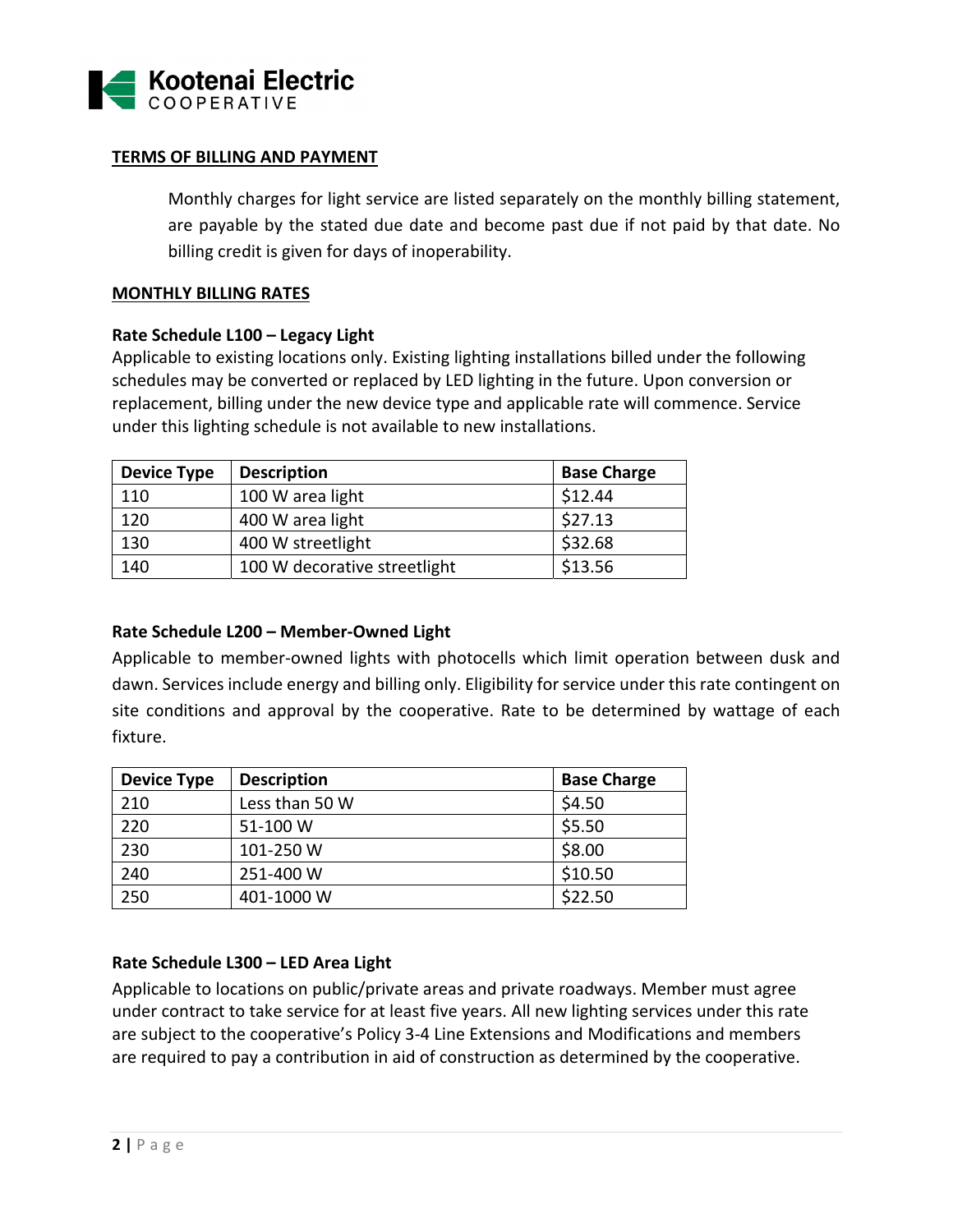

| <b>Device Type</b> | <b>Description</b>                    | <b>Base Charge</b> |
|--------------------|---------------------------------------|--------------------|
| 310                | 42 W LED barn light                   | \$10.22            |
| 320                | 57 W LED barn light                   | \$10.39            |
| 330                | 50 W equivalent LED cobra head light  | \$12.40            |
| 340                | 100 W equivalent LED cobra head light | \$18.76            |
| 350                | 140 W equivalent LED cobra head light | \$22.82            |

## **Rate Schedule L400 – LED Streetlight**

Applicable to locations where installed lighting is used for area lighting of public or private spaces and for private roadways. Service under this lighting rate schedule is not available to new installations for lighting required by governmental entities or homeowner associations for lighting service within subdivisions or on public streets, highways, alleys and parks, and is only applicable to existing installations which meet that criteria. All new lighting services under this rate are subject to the cooperative's Line Extension Policy 3‐5 and members will be required to pay a contribution in aid of construction as determined by the cooperative.

| <b>Device Type</b> | <b>Description</b>                                     | <b>Base Charge</b> |
|--------------------|--------------------------------------------------------|--------------------|
| 410                | 50 W equivalent LED cobra head light on wood pole      | \$12.40            |
| 420                | 50 W equivalent LED cobra head light on steel pole     | \$14.98            |
| 430                | 100 W equivalent LED cobra head light on wood pole     | \$18.76            |
| 440                | 100 W equivalent LED cobra head light on steel pole    | \$21.92            |
| 450                | 140 W equivalent LED cobra head light on wood pole     | \$25.89            |
| 460                | 140 W equivalent LED cobra head light on steel pole    | \$31.45            |
| 470                | 73 W LED box style light on 20' bronze metal pole      | \$15.87            |
| 480                | 73 W LED box style light on 30' bronze metal pole      | \$17.02            |
| 490                | 55 W LED town & country style light on fiberglass pole | \$14.98            |

#### **Rate Schedule L600 – LED Streetlight**

Applicable for lighting required within subdivisions or along public streets, highways, alleys and parks whose payment for service is assumed by a governmental or taxing jurisdiction or by a homeowner association for the subdivision where the lighting is installed for lighting within subdivisions or on public streets, highways, alleys and parks. The cost of installation is included in the base charges below.

| <b>Device Type</b> | <b>Description</b>                                  | <b>Base Charge</b> |
|--------------------|-----------------------------------------------------|--------------------|
| 610                | 50 W equivalent LED cobra head light on wood pole   | \$23.50            |
| 620                | 50 W equivalent LED cobra head light on steel pole  | \$28.50            |
| 630                | 100 W equivalent LED cobra head light on wood pole  | \$24.75            |
| 640                | 100 W equivalent LED cobra head light on steel pole | \$35.00            |